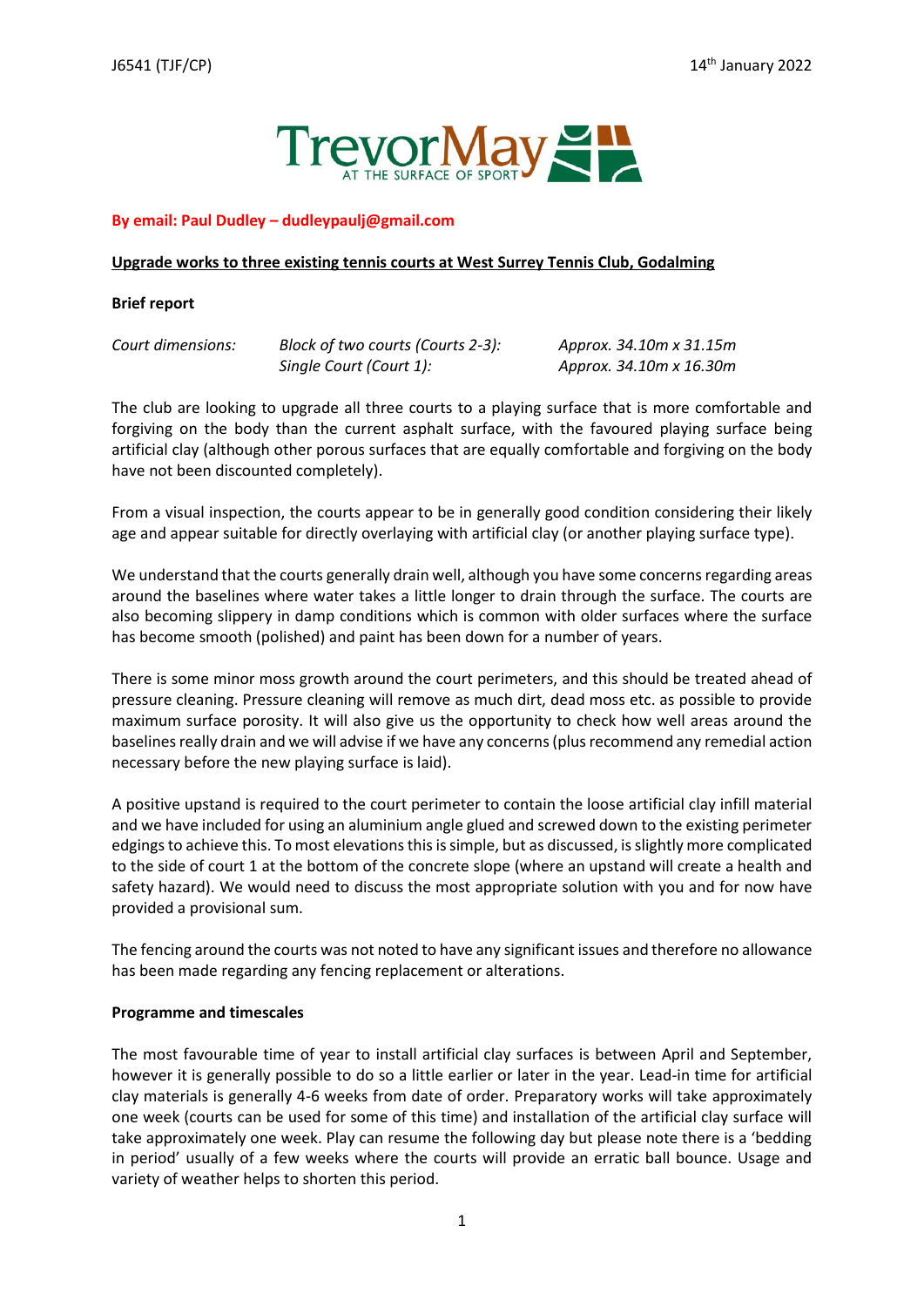### **Works to be undertaken**

### Pressure clean and surface checks

Apply moss treatment to perimeter of each court as necessary (courts out of action for 24 hours following application. This will need to be applied 7-10 days before pressure cleaning commences.

Pressure clean the existing asphalt surface to ensure it is as free draining as possible. Check base using a 3 metre straight edge and report any areas of concern to the club and await further instruction. Fill any small holes (but at least 25mm diameter) with cold lay material.

If any localised repairs are recommended, the extent and cost of any repairs will be agreed with the club and implemented.

### Tennis post sockets and centre anchors

Pack up tennis post sockets to suit new playing surface level. Break out existing and install new centre anchors, each set in minimum 300mm cube of concrete to suit new playing surface level.

### Aluminium angle to perimeter of courts

Affix aluminium angle, approx. 62.5mm x 37.5mm x 5mm, to the back of the existing edgings to provide an upstand of 50mm to contain loose infill material.

### Fencing works

No works to the fencing are included

#### EDEL Advantage RedCourt® artificial clay playing surface

Supply and lay EDEL Advantage RedCourt® artificial clay playing surface. This surface provides a highly practical alternative to traditional clay courts, but with a similar appearance and play characteristics, available for near year round play, without the need for sprinklers or the major cost of reconstruction each Spring. It is manufactured by EDEL Grass B.V. and uses a red ceramic treated infill that totally fills the stability mat. The stability mat has a polyethylene yarn for low sliding resistance, whilst the play lines are made using a special white yarn that gives higher durability and improved visibility. Advantage RedCourt® offers a slow surface pace (ITF Category 1) with uniform low bounce. It allows some top spin and slice and has a positive "push off" with controlled slide and some resilience. Also available in green at extra cost.

#### **£50,920.00 + VAT**

#### **Other items**

#### **1) Artificial clay maintenance equipment**

No maintenance equipment is included. See Maintenance Information Sheet (attached) for our recommendations and associated costs.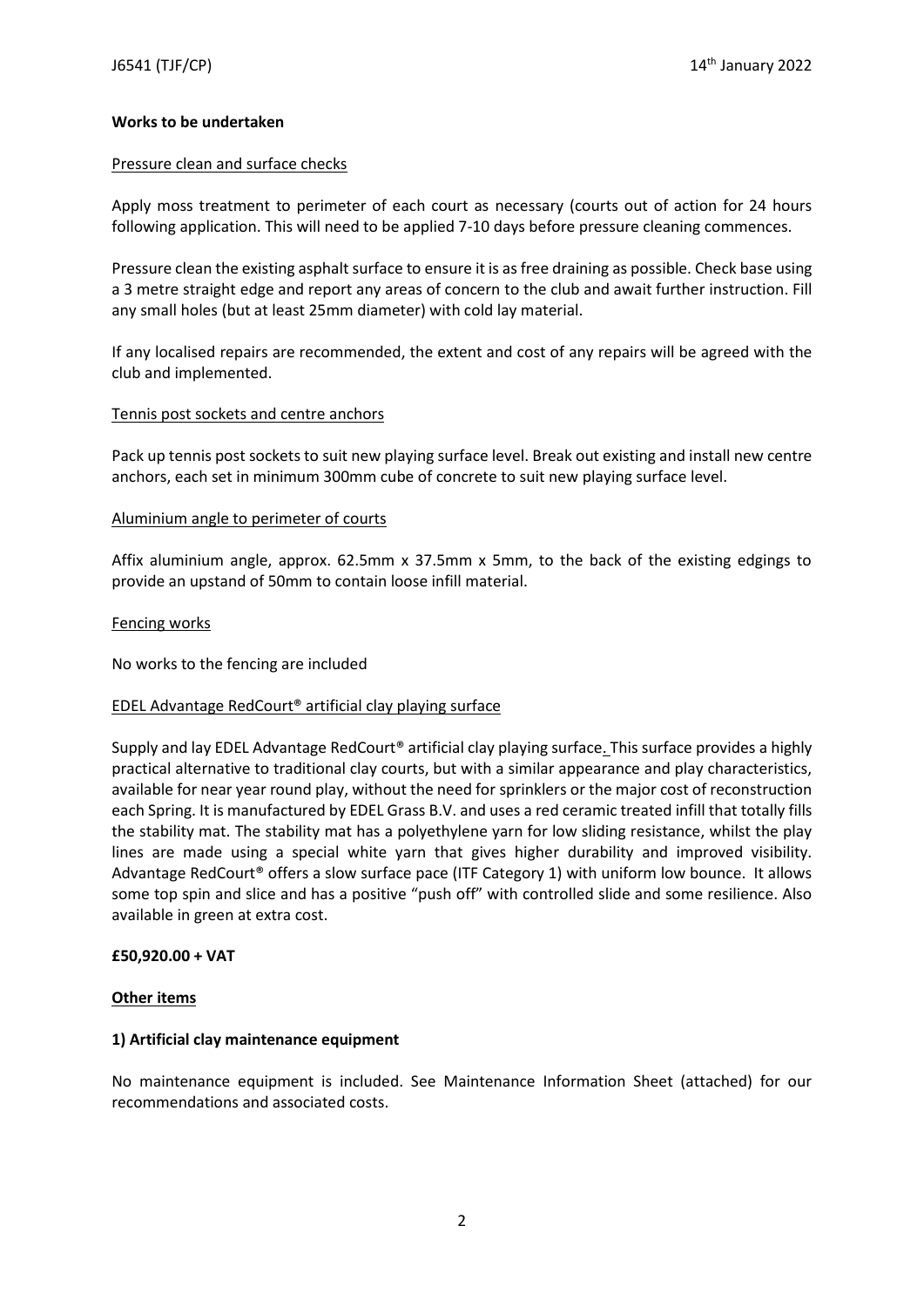# **2) Edge detail to side of court 1 at foot of concrete slope**

Specific edge detail to be discussed and agreed as there are several options in regard to this ranging from filling gap created by angle upstand with drainage stone to extending the artificial clay surface by approx. 500mm.

## **Provisional sum: £100.00 - £1,500.00 + VAT**

## **Alternative playing surface options – budget costs for information purposes**

Based on the same scope of works as for artificial clay above, but with a lower profile aluminium angle (up to which the new playing surface would be laid).

| Tigerturf Advantage Pro artificial grass | $£44,650.00 + VAT$ |
|------------------------------------------|--------------------|
| Poraflex porous cushioned acrylic        | $£59,950.00 + VAT$ |

## Tigerturf™ Advantage Pro artificial grass

This product is made using a monofilament micro-curled polyethylene yarn and is dressed with silica sports sand (0.25mm – 0.7mm grade). ITF surface pace rating of 4, medium-fast. Colours available are Standard Green (a mixture of two greens) or Dark Green, although other colours are available at extra cost.

## Poraflex porous cushioned acrylic

This system comprises of a high quality 6mm rubber mat and specially formulated spray coatings resulting in a surface that has optimum cushioning with the added advantage of porosity. Poraflex is free draining, therefore, no water retention, and play throughout the year can be greatly extended. As well as being extremely durable and resistant to wear, the cushioned effect will remain constant throughout seasonal temperatures variations and over many years. The cushioning mat is prefabricated to a uniform thickness, allowing true ball bounce. This product has an ITF surface pace rating of 3, medium.

**Note:** If you require further information or a formal quote for either of these surfaces, please let us know.

## **Making good**

Upon completion of our contract, all our debris, excess materials and building equipment will be removed and all temporary material storage areas used will be made good, as reasonably practical, but no re-seeding or turfing is included. Drives or roads used for delivery of materials and equipment up to the tennis court or place of temporary storage are assumed to be suitable for lorry traffic. We do not accept responsibility for any damage to drives or roads used for construction access unless we have been notified in writing about the unsuitability prior to the commencement of work.